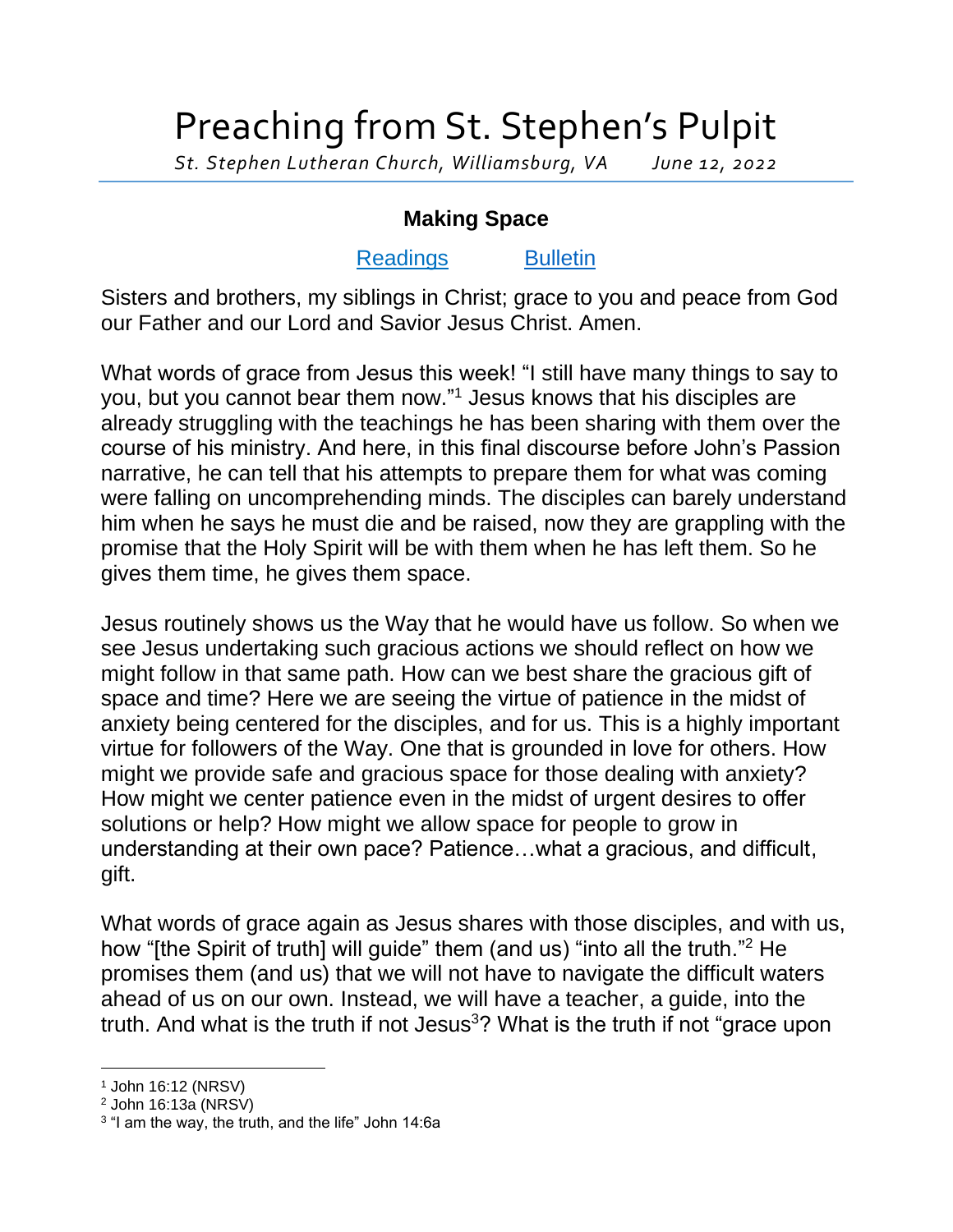grace"<sup>4</sup>? What is the truth if not "for God so loved the *cosmos*" <sup>5</sup>? What is the truth if not that we are made in the image of the Triune, and therefore relational, God?

In the course of his ministry Jesus repeatedly makes space for his disciples. Again and again in Scripture we see Jesus patiently explaining, teaching, and ministering to them; all the while giving them loving and gracious space to find their own way to follow. He never forces them on the Way…admittedly he can admonish and cajole, but that seems to mainly occur when the disciple's recalcitrance is impeding the faith journey of others. Jesus encounters all sorts of others too that he makes space for, sometimes even literally as he did when welcoming the children into his presence<sup>6</sup> (despite the disciples' initial attempts at impeding them).

I am more and more convinced that this space-making is integral to any understanding of God, especially if we wish to blindly feel our way towards some limited knowledge of the Triune nature of God. Within the Godhead, within the Trinity, there seems to be an intimate, yet expansive space for us and for all of creation. After all, any attempt we make to explore the Trinity must be grounded in the Incarnation of the Word, the best self-expression of God's interaction with creation, Jesus Christ. Julian of Norwich describes this thought far better than I can:

"The Trinity suddenly filled my heart with the greatest joy. And I understood that in heaven it will be like that for ever for those who come there. For the Trinity is God, God is the Trinity; the Trinity is our maker and protector, the Trinity is our dear friend for ever, our everlasting joy and bliss, through our Lord Jesus Christ. And this was shown in the first revelation, and in all of them; for it seems to me that where Jesus is spoken of, the Holy Trinity is to be understood."<sup>7</sup>

Jesus cannot be separated from the Trinity, and while each "person" of the Trinity is different and unique, they are also wholly one and the same. So to learn about Jesus is to learn about the Trinity. Jesus is our best hope for some understanding of God. After all, as I stated earlier, Jesus is the self-

 $6$  Matthew 19L13-15 (NRSV)

<sup>4</sup> John 1:16a (NRSV)

<sup>5</sup> John 3:16a (NRSV)

<sup>7</sup> Julian of Norwich, *Revelations of Divine Love*, trans. Elizabeth Spearing (New York: Penguin Classics, 1998) 46.